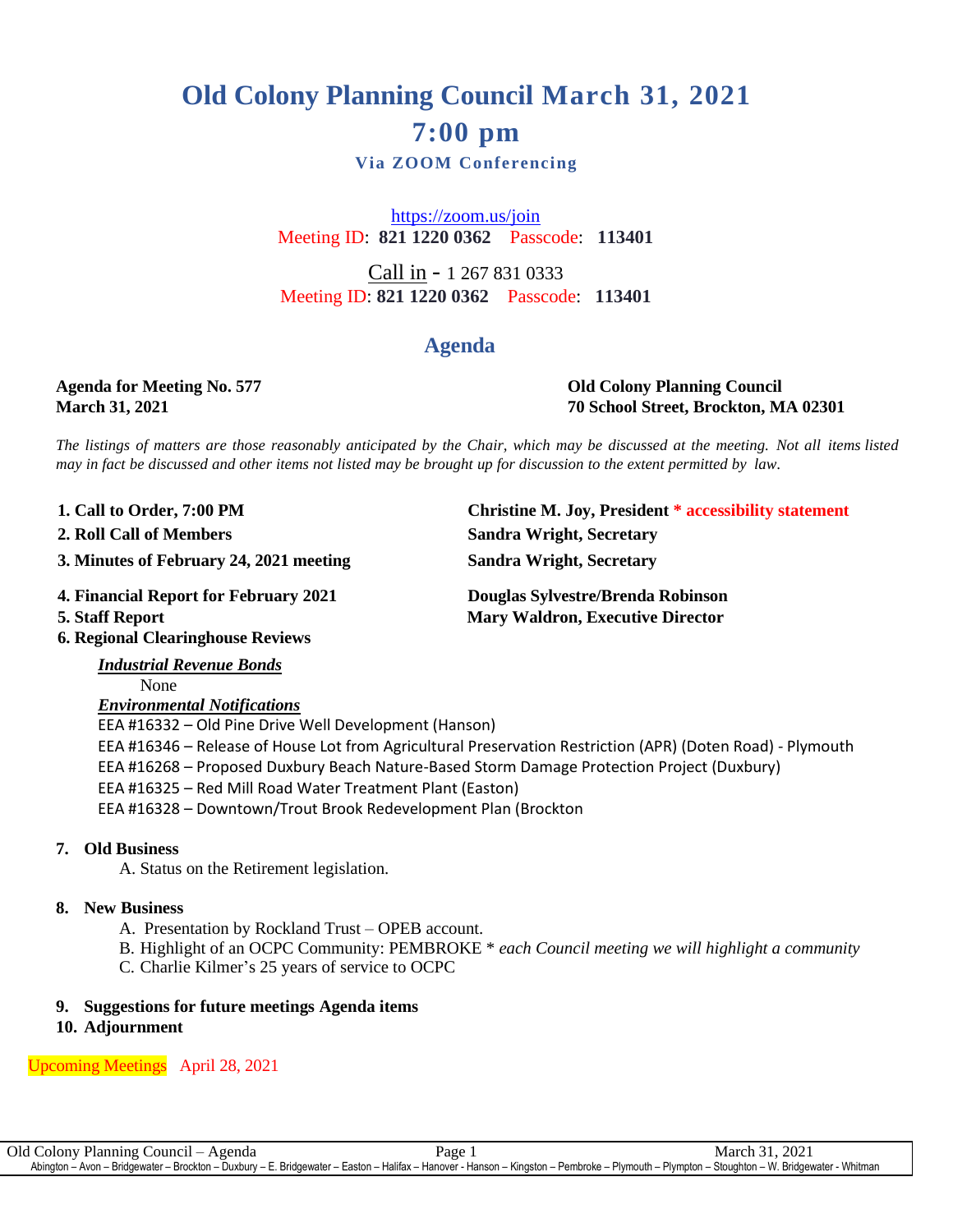## **Attachments**

#### *Environmental Notifications )ENF's):* Compiled by Kyle Mowatt

#### **EEA #16332 – Old Pine Drive Well Development (Hanson)**

The Town of Hanson proposes to construct a new water supply source for its residents and businesses. The Town's existing four wells have a MassDEP-approved yield of 1.364 million gallons per day, but normally cannot produce that much, especially in drier seasons. During times when additional water supply is needed, the Town purchases water from the City of Brockton's water system. Construction of a new in-town water supply source will allow Hanson to be independent of Brockton for its water demands, will provide consistent water quality to the Hanson customers, and will allow Hanson to better balance its withdrawals with respect to the town basins in which Hanson lies.

## **EEA #16346 – Release of House Lot from Agricultural Preservation Restriction (APR) (Doten Road) - Plymouth**

This ENF is submitted in connection with the creation of a house lot on the southerly side of Dotem  Road in Plymouth, its release from a 1984 APR and the Amendment and confirmation of that APR as it affects the remaining land subject to it. The purpose of this project is succession planning. The proposed house lot will be used as a single-family residence and barn. The remaining APR acreage will be farmed.

#### **CERTIFICATES**

#### **EEA #16268 – Proposed Duxbury Beach Nature-Based Storm Damage Protection Project (Duxbury)**

The proposed project includes 4 key components:

- 1. Oceanside beach and dune nourishment
- 2. Bayside erosion control
- 3. Flood vulnerability reductions along roadway
- 4. Powder Point Bridge abutment area erosion control

The certificate states that this project adequately and properly complies with MEPA.

## **EEA #16325 – Red Mill Road Water Treatment Plant (Easton)**

The site selected for the proposed water treatment plan (WTP) is an undeveloped, wooded area located at 12 Red Mill Road, Easton, MA. The project consists of the construction of a WTP, including utility work near Well Station 3 and a new generator at Well Station 5; a residual management lagoon system; and minor modifications to interior piping at Well Stations 3,5, and 7.

The Certificate states that this project does not require an Environmental Impact Report (EIR).

## **EEA #16328 – Downtown/Trout Brook Redevelopment Plan (Brockton)**

The boundary of the redevelopment area includes the CSX property, which is a former railyard for freight rail, and surrounding properties. The area is bisected by Trout Brook. This redevelopment area is directly adjacent to Downtown Brockton and is generally located between the MBTA Commuter Rail Tracks on the west and Parker Street on the east. Potential Build-out from this plan:

- Residential Apartments: 250-300 units (Monthly Rent: \$1,350-\$1,900/month)
- Single-Family Detached Houses: 31 lots
- Commercial Flex: ~185,000 SF
- Retail/Office Ground Floor: ~14,000 SF
- Public Safety Building or Commercial Flex: ~63,000 SF

The Certificate states that this project does not require an Environmental Impact Report (EIR).